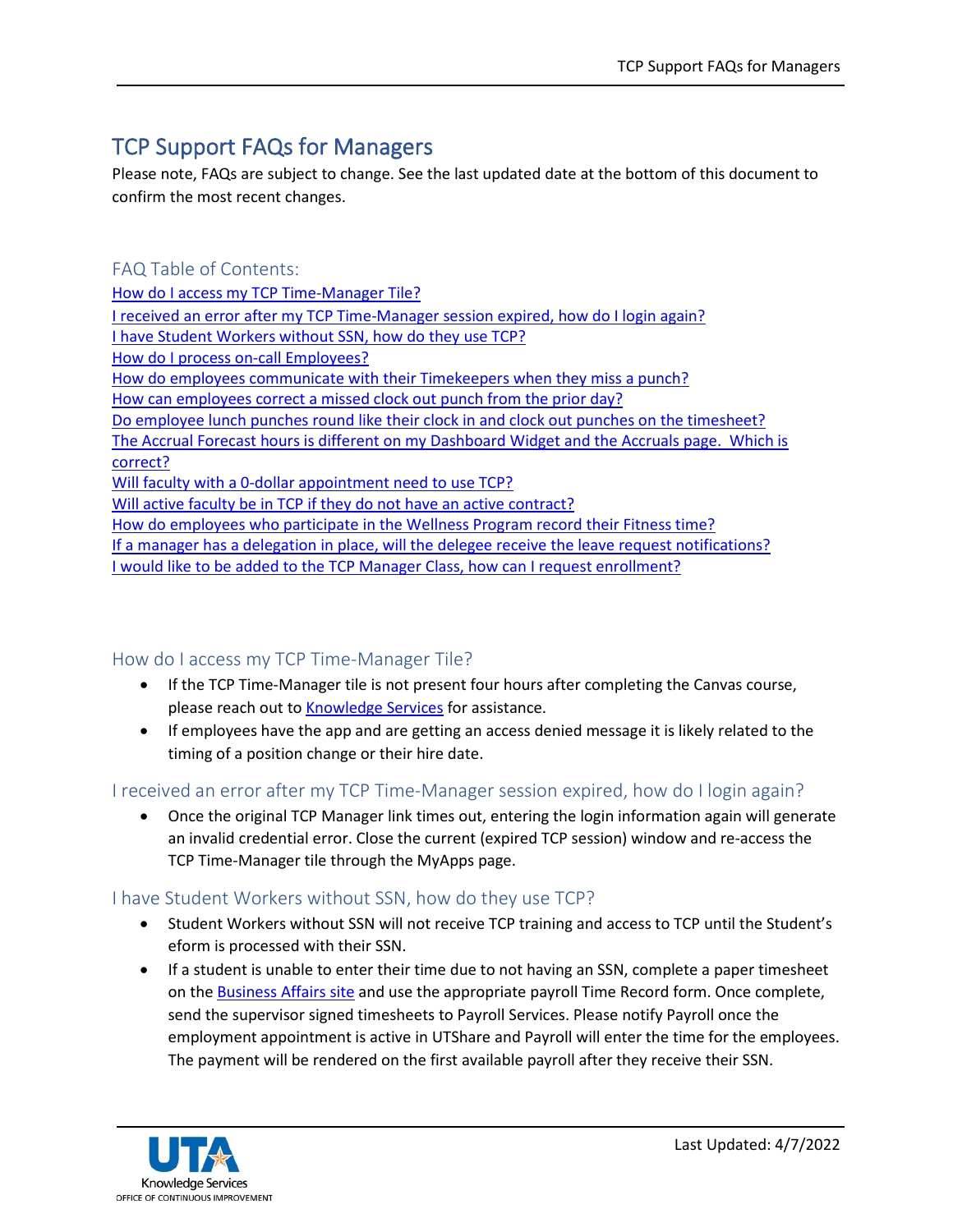## <span id="page-1-0"></span>How do I process on-call Employees?

• The employee's Manager and or Timekeeper will enter the on-call time hours on the employee's timesheet using the "On-call" leave position, as a timesheet entry.

## <span id="page-1-1"></span>How do employees communicate with their Timekeepers when they miss a punch?

• Employees can add a note to the time segment in TCP, reach out to Timekeeper via email, or communicate to their Timekeeper verbally. It's recommended to email or notate a time segment to ensure documentation is created for the communication.

## <span id="page-1-3"></span><span id="page-1-2"></span>How can employees correct a missed clock out punch from the prior day?

- Employees will be given the opportunity to correct a missed punch after selecting the desired clocking operation. For example, if you did not click "clock in" but at lunch you select "leave on lunch" the system will notify that you are not clocked in and then give you the opportunity to correct the missed "clock in" punch.
- Consider it best practice to always perform the clocking action that is correct for that time. For instance, when you begin your day you should always click "Clock In." If there was not a clock out the prior day you will have the opportunity to fix that missed punch.

# Do employee lunch punches round like their clock in and clock out punches on the timesheet?

• When an employee uses the "Leave on Lunch" button, TCP will not round the time of that punch. When an employee uses the "Return from Lunch" button TCP will adjust the "time in" to the nearest 15-minute interval. Below are three examples:

#### Example one:

| 0 | <b>Break</b><br>Length | <b>Time In</b> | <b>Actual Time In</b>                                                        | <b>Time Out</b> | <b>Actual Time Out</b> | <b>Hours</b> | <b>Shift Total</b> | <b>Dav Total</b> |
|---|------------------------|----------------|------------------------------------------------------------------------------|-----------------|------------------------|--------------|--------------------|------------------|
|   | 60u                    |                | 4/4/2022 11:45 AM 4/4/2022 11:46 AM 4/4/2022 01:59 PM 4/4/2022 01:59 PM 2:14 |                 |                        |              |                    |                  |
|   |                        |                | 4/4/2022 02:59 PM 4/4/2022 02:56 PM 4/4/2022 05:15 PM 4/4/2022 05:17 PM 2:16 |                 |                        |              | 4:30               | 4:30             |

Employee punched "Leave on Lunch" at 1:59 (actual time out).

Employee punched "Return from Lunch" at 2:56 (actual time in).

TCP adjusted the "Return" time to 2:59 to make the lunch break an even 60 minutes.

#### Example two:

| e | <b>Break</b><br>Length | <b>Time In</b>    | <b>Actual Time In</b>                                                   | <b>Time Out</b> | <b>Actual Time Out</b> | <b>Hours</b> | <b>Shift Total</b> | <b>Day Total</b> |
|---|------------------------|-------------------|-------------------------------------------------------------------------|-----------------|------------------------|--------------|--------------------|------------------|
|   | 210u                   |                   | 4/3/2022 11:00 AM 4/3/2022 10:55 AM 4/3/2022 12:58 PM 4/3/2022 12:58 PM |                 |                        | 1:58         |                    |                  |
|   |                        | 4/3/2022 04:28 PM | 4/3/2022 04:23 PM  4/3/2022 10:30 PM  4/3/2022 10:24 PM                 |                 |                        | 6:02         | 8:00               | 8:00             |

Employee punched "Leave on Lunch" at 12:58 (actual time out). Employee punched "Return from Lunch" at 4:23 (actual time in).